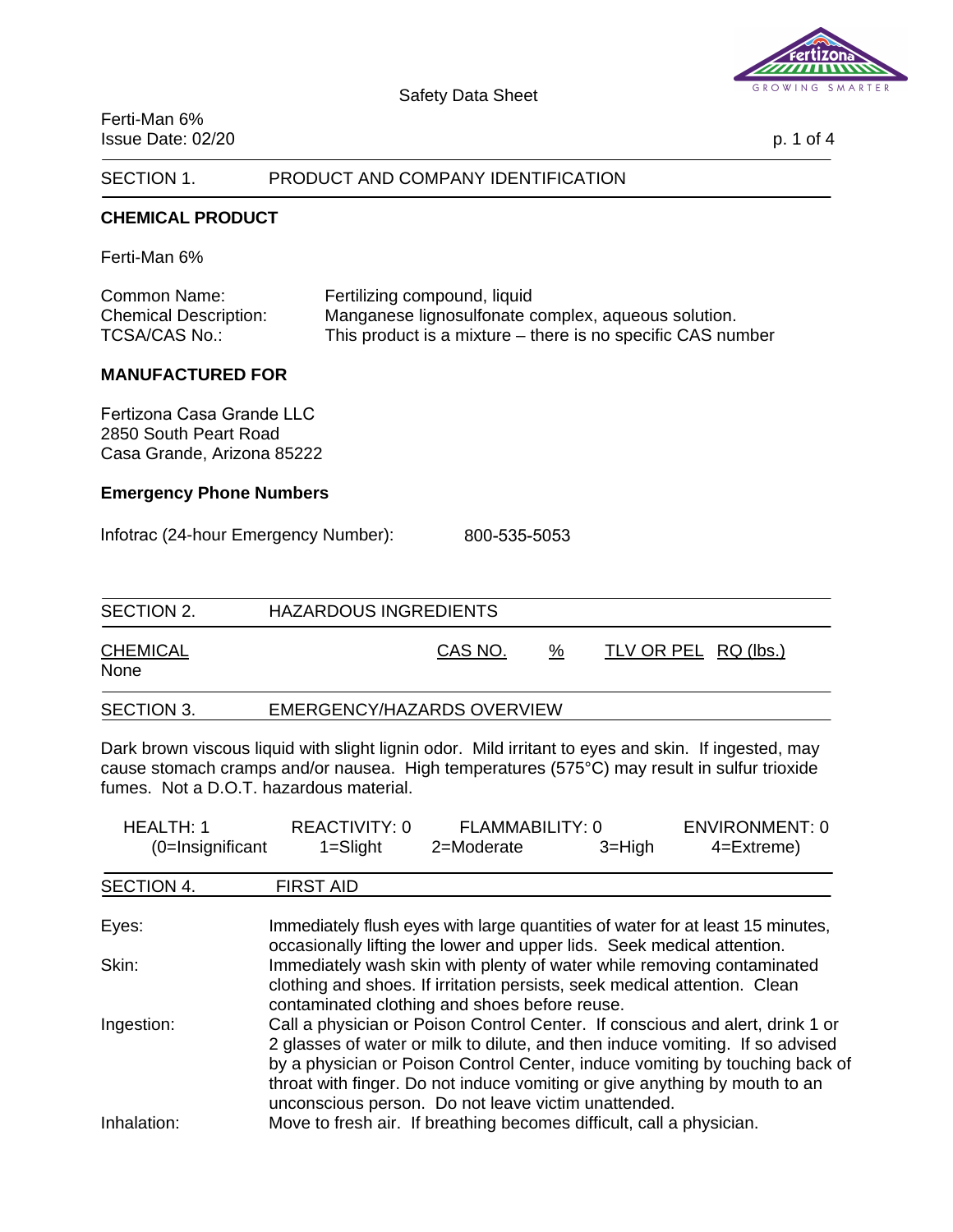Ferti-Man 6%  $Is sue Date: 02/20$  p. 2 of 4

# SECTION 5. FIRE AND EXPLOSION HAZARDS Flash Point: > 200° F Test Method: ASTM D-56 LEL Flammable Limits: Not pertinent UEL Flammable Limits: Not pertinent Autoignition Temperature: Not pertinent Flammability Classification: Noncombustible Known Hazardous Products of Combustion: Thermal degradation at > 575° C (1067° F) may produce sulfur trioxide Properties that Initiate/Contribute to Intensity of Fire: None Potential for Dust Explosion: None Reactions that Release Flammable Gases or Vapors: Not known. Potential for Release of Flammable Vapors: None Unusual Fire & Explosion Hazards: None Extinguishing Media: Not pertinent Special Firefighting Procedures: Wear positive pressure, self-contained breathing apparatus and goggles. Contain any liquid runoff. SECTION 6. SPILLS AND LEAKS Containment: Prevent product spillage from entering drinking water supplies or streams. Clean Up: Absorb with an inert material such as sand, soil or vermiculite; sweep up and dispose in accordance with federal, state, and local regulations. Wash area with water until dark color is gone. Collect wash water for disposal. Evacuation: Not necessary SECTION 7. STORAGE AND HANDLING Storage: Store in tightly closed original labeled containers in a cool, well ventilated, dry place at temperatures above 40° F, but less than 120° F. Keep away from ignition sources and incompatible materials. Do not store near food or feeds. Do not stack pallets more than two (2) high. Transfer Equipment: Transfer product using chemical-resistant plastic or stainless steel tanks, pumps, valves, etc. Work/Hygienic Practices: Keep out of reach of children. Avoid contact with eyes, skin, and clothing. Avoid inhalation of spray mists. Wash thoroughly after handling. Remove contaminated clothing and wash thoroughly before reuse. Do not contaminate feed and foodstuffs. Eyes: Chemical dust/splash goggles or full-face shield to prevent eye contact. As a general rule, do not wear contact lenses when handling.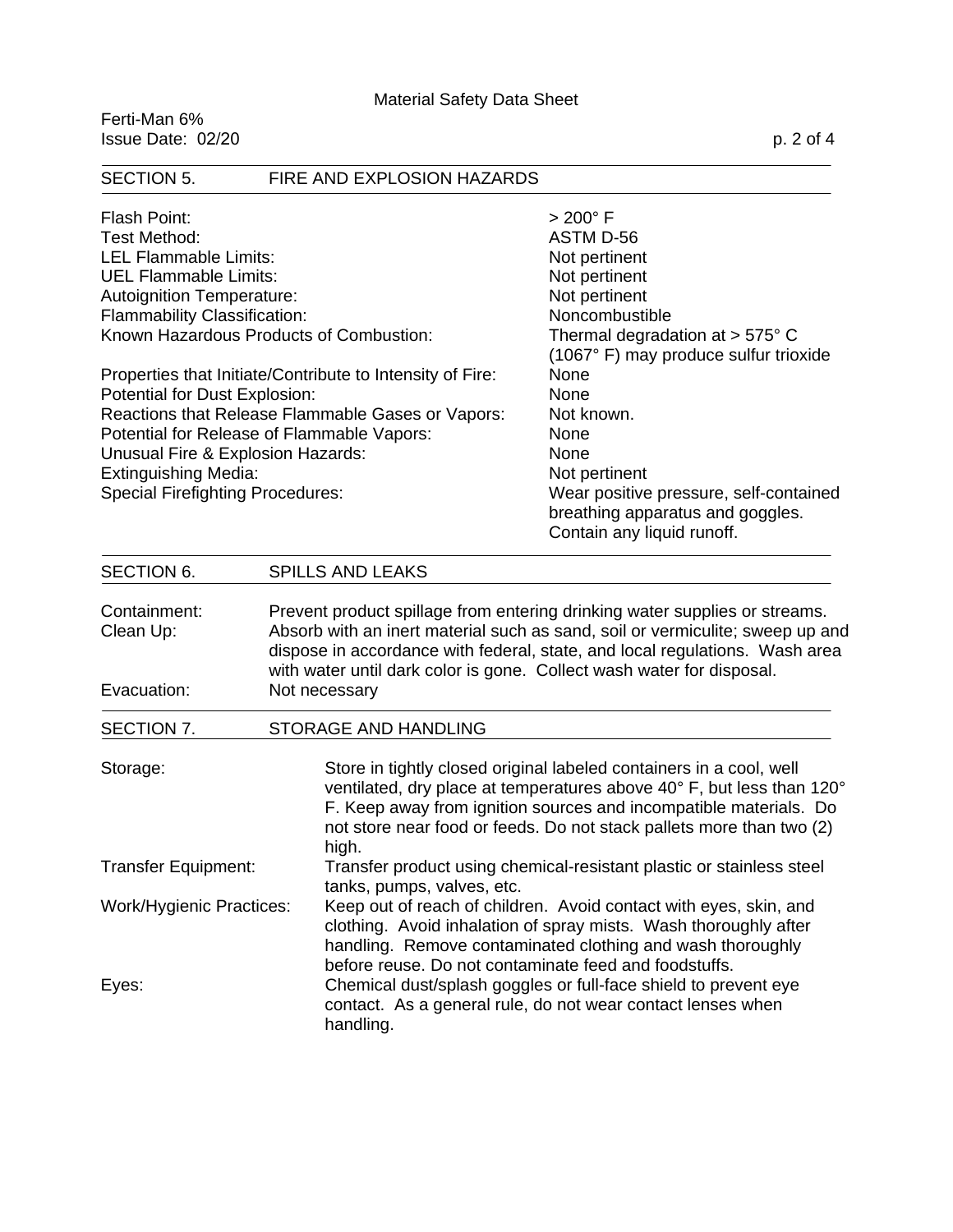### Material Safety Data Sheet

| Ferti-Man 6%<br>Issue Date: 02/20 |                               | p. 3 of 4 |
|-----------------------------------|-------------------------------|-----------|
| SECTION 8.                        | PERSONAL PROTECTIVE EQUIPMENT |           |

Personal hygiene is important exposure control measure. The following general measures should be taken when working with or handling this material.

| <b>Personal Protection:</b> | These recommendations provide general guidelines for handling this<br>product. Because specific work environments and material handling<br>practices vary, safety procedures should be developed for each<br>intended application. |
|-----------------------------|------------------------------------------------------------------------------------------------------------------------------------------------------------------------------------------------------------------------------------|
| Eyes:                       | Chemical dust/splash goggles or full-face shield to prevent eye<br>contact. As a general rule, do not wear contact lenses when<br>handling.                                                                                        |
| Skin:                       | Impervious gloves and clothes.                                                                                                                                                                                                     |
| Respiratory:                | Not normally needed. If use generates an aerosol mist or respiratory<br>irritation, use NIOSH-approved dust/mist respirator (such as 3M<br>#8710).                                                                                 |
| Ventilation:                | Recommended but no TLV established.                                                                                                                                                                                                |

## SECTION 9. PHYSICAL AND CHEMICAL DATA

| Appearance:                                 | Dark brown, viscous liquid |
|---------------------------------------------|----------------------------|
| Odor:                                       | Slight lignin odor         |
| pH:                                         | 8.0                        |
| Specific Gravity ( $H_2O = 1$ )             | Not known                  |
| Vapor Pressure:                             | 760 (mm Hg)                |
| Vapor Density (Air=1):                      | ~< 1.0                     |
| <b>Boiling Point:</b>                       | 100° C (212° F)            |
| <b>Freezing Point:</b>                      | Not available              |
| <b>Melting Point:</b>                       | Not known                  |
| <b>Water Solubility:</b>                    | Completely miscible        |
| Density:                                    | 10.46 lbs./gal.            |
| Evaporation Rate (Butyl Acetate = $1$ ):    | Same as water              |
| Viscosity:                                  | Not available              |
| % Volatile:                                 | Not available              |
| <b>Octanol/Water Partition Coefficient:</b> | Not available              |
| <b>Saturated Vapor Concentration:</b>       | Not available              |

## SECTION 10. STABILITY AND REACTIVITY

| Stability:                               | Stable under normal conditions.                                                                 |
|------------------------------------------|-------------------------------------------------------------------------------------------------|
| Conditions To Avoid:                     | None known                                                                                      |
| Incompatibility:                         | Contact with brass or strong oxidizing agents.                                                  |
| <b>Hazardous Decomposition Products:</b> | Thermal degradation at high temperatures above<br>575° C (1067° F) may produce sulfur trioxide. |
| Hazardous Polymerization:                | Will not occur                                                                                  |